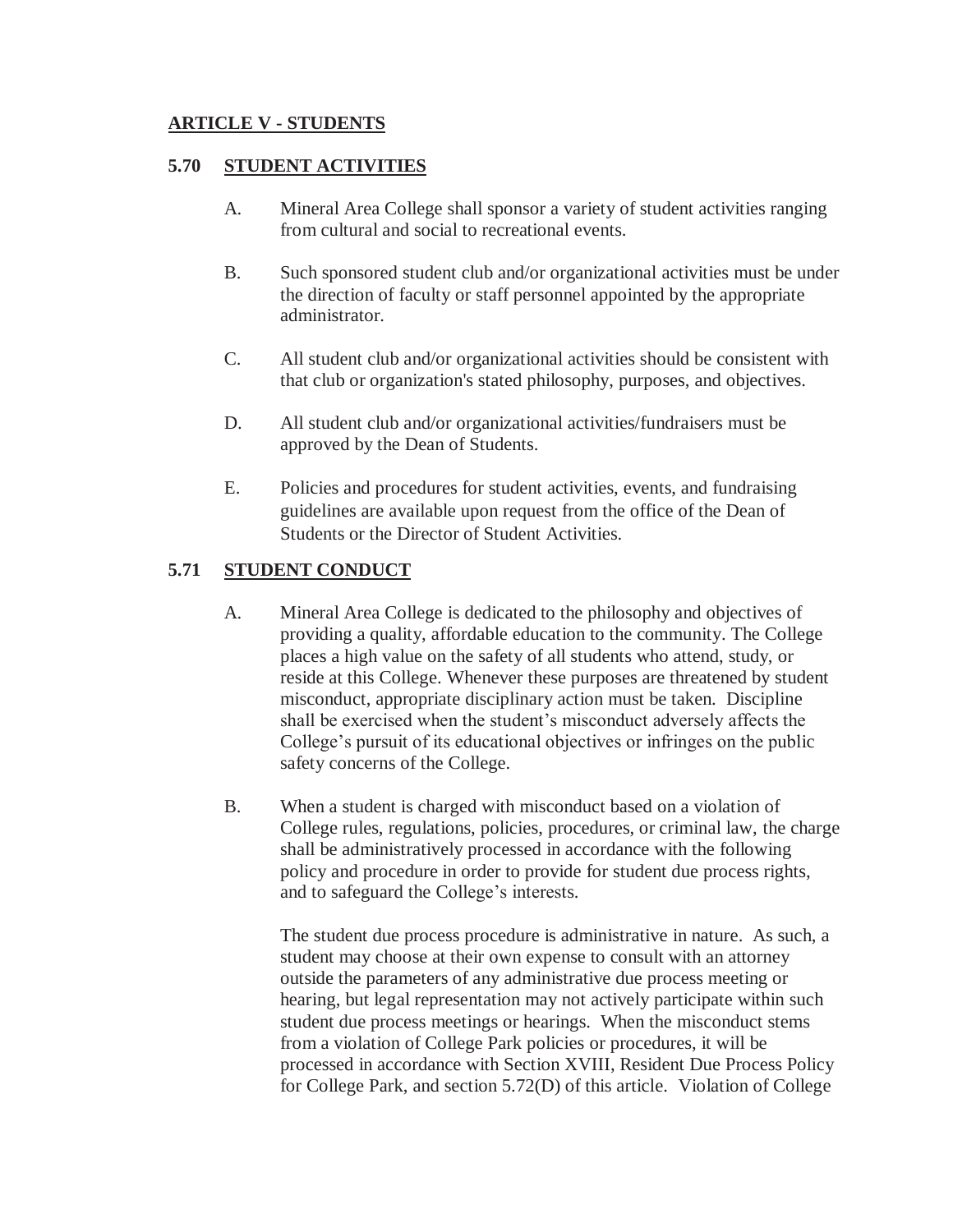## **STUDENT CONDUCT - CONTINUED**

Park policies or procedures may result in disciplinary action by the College, referral to the criminal justice system for prosecution, or both, as these functions are not mutually exclusive.

- C. Disciplinary action may be imposed on a student for
	- 1. Conduct that represents a violation of college rules, regulations, policies, or procedures, or otherwise jeopardizes the safety and good order of College and its students and staff and/or
	- 2. Conduct that represents a probable cause violation of criminal law.
- D. Provisions related to disciplinary action shall be published and available to students, faculty, and staff.
- E. A student's misconduct may result in disciplinary action by the College, or referral to the criminal justice system for prosecution, or both, as these are not necessarily mutually exclusive. In instances where the student misconduct represents a violation of one or more criminal laws, as well as a violation of College rules, regulations, policies or procedures, the College may elect to provide temporary student due process, withholding finalization of student due process until the adjudication of criminal charges through the criminal justice system.

Student discipline may also be imposed for acts occurring away from the College and which are not related directly to College activities, when it is determined by the College that the student's conduct materially disrupts the educational process, or as otherwise permitted by law.

The Dean of Students may at any time temporarily suspend or deny readmission to a student from pending formal procedures when the Dean of Students finds and believes from available information that the presence of a student on campus would seriously disrupt the College or constitute a danger to the health, safety, or welfare of members of the College community.

F. Forms of Disciplinary Action

The following represent the range of disciplinary actions available to the College when a determination has been made that one or more students has committed an act or acts of academic and/or behavioral misconduct.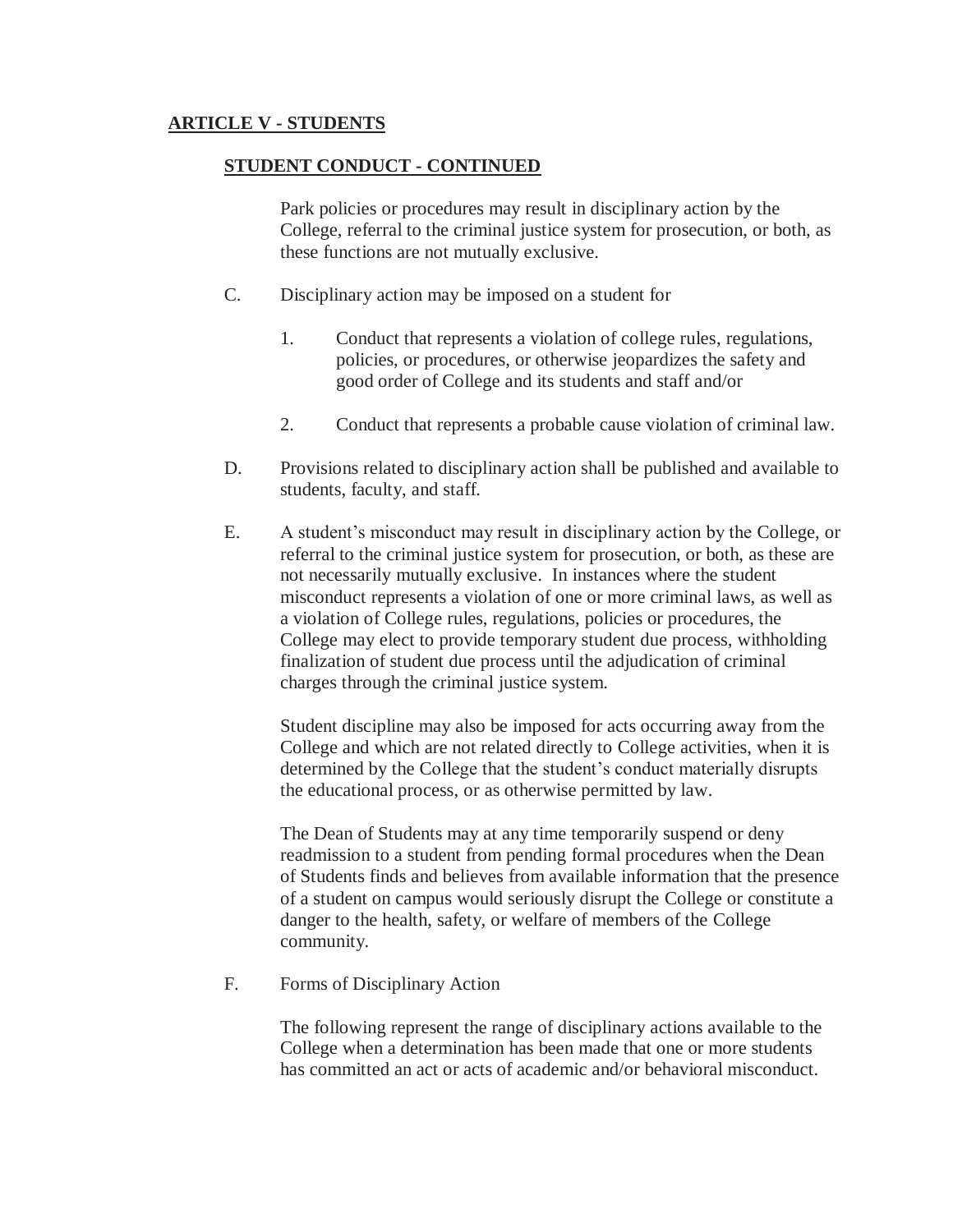### **STUDENT CONDUCT - CONTINUED**

At the discretion of the dean of the respective division initiating the disciplinary action, one or more of the following disciplinary forms may be invoked.

- 1. Verbal counseling;
- 2. Partial or complete suspension of participation in extracurricular events, clubs, and/or athletic practices/competitions;
- 3. Letter of Reprimand (with or without components of suspension as defined above);
- 4. Removal from College Park residency (if applicable);
- 5. Issuance of a Notice of Trespass (either specific to a particular premise of the College, or campus-wide). This may occur in conjunction with a suspension or expulsion as described in this section;
- 6. Suspension from the College, ranging from one day up to and including one calendar year. This suspension may take the form of a physical suspension from College property with privileges to utilize distance learning courses or total suspension from the College with no academic availability during the suspension period. At the end of the suspension, the student may reapply for admission in writing to the Dean of Students;
- 7. Expulsion from the College: this discipline represents complete removal of the student from the College for a period of no less than 3 calendar years, at which time the student may reapply to the Dean of Students for readmission to the College.
- G. Forms of Student Misconduct
	- 1. Academic Misconduct:

Academic misconduct includes but is not limited to the following examples: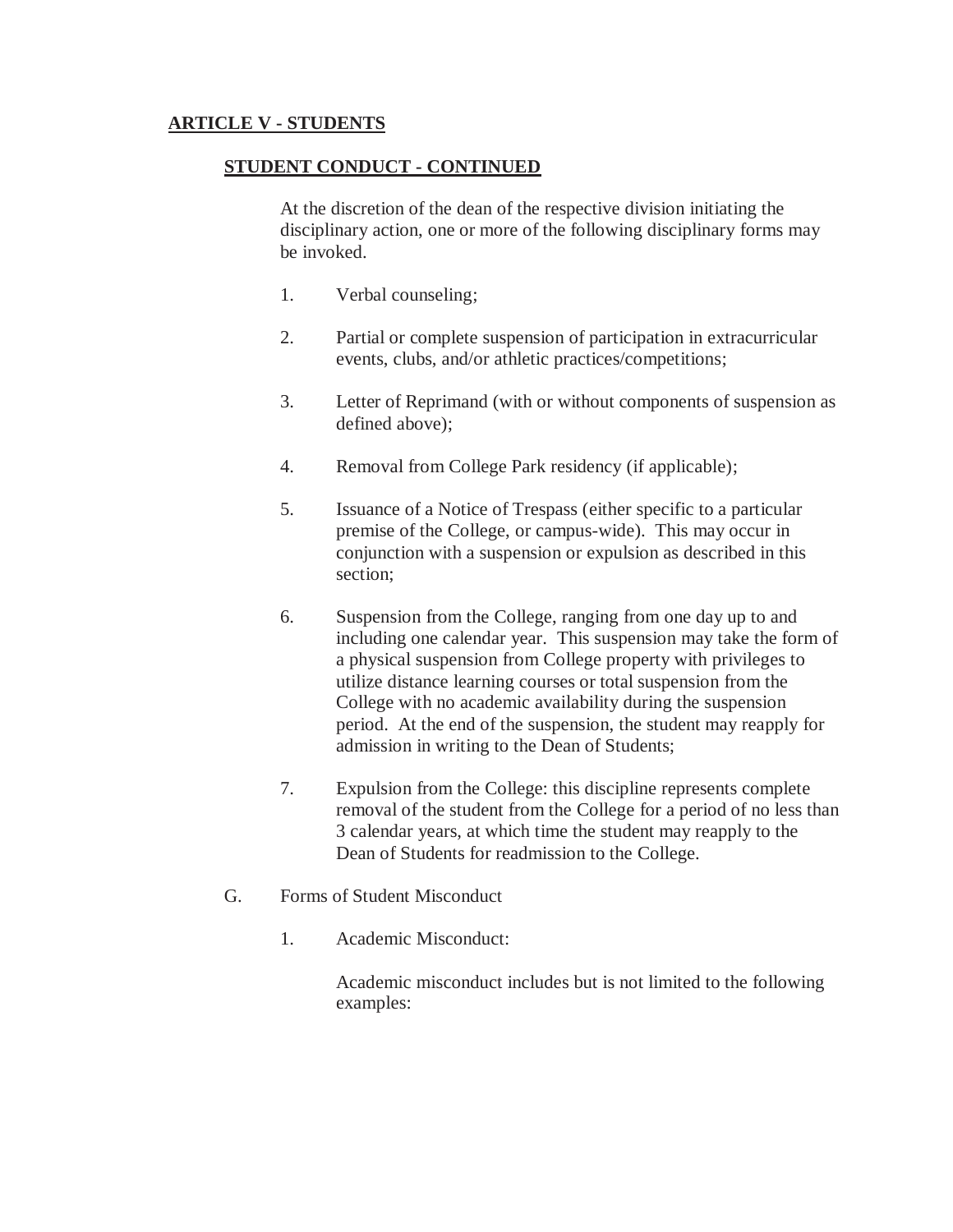#### **STUDENT CONDUCT - CONTINUED**

- a. Cheating;
- b. Plagiarism;
- c. Any form of conduct that seeks to gain, for the student or any other person, an academic advantage or advancement to which any person is not entitled;
- d. Attempting, aiding, abetting, conspiring, hiring, or being an accessory to any act prohibited within this section shall be considered the same as a completion of that/those violation(s).
- e. This College has an academic integrity policy which governs academic misconduct. See Article V, Section 5.92.
- 2. Behavioral Misconduct:

 Behavioral misconduct includes but is not limited to the following examples:

- a. Knowingly furnishing false information to the College or its stakeholders, or intentionally omitting or withholding information from the College that is required as part of any administrative or procedural process or report;
- b. Forgery, including but not limited to alteration, altering or issuing College documents or records of identification with intent to defraud;
- c. Intentional obstruction or disruption of College functions or activities, including but not limited to the following: teaching and standards of classroom conduct as established by the instructor, research, administration, disciplinary proceedings, or other College activities, including public service functions and other authorized activities on College premises;
- d. Use of slander or libel in any way so as to cause or attempt to cause defamation of character;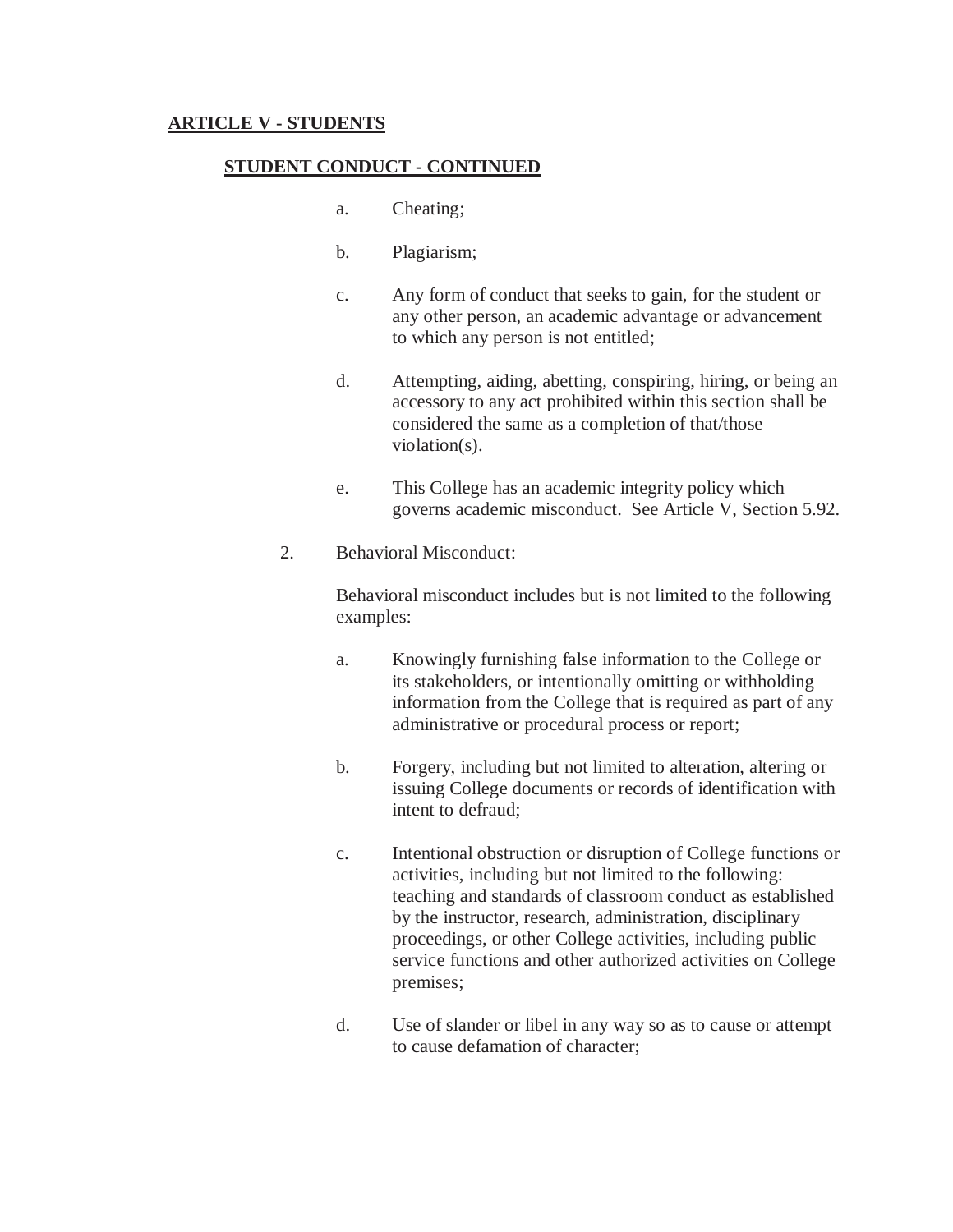### **STUDENT CONDUCT - CONTINUED**

- e. Conduct which threatens or endangers the health or safety of any person on College property or at College-sponsored events;
- f. Unauthorized possession or use of property or equipment owned by the College or a member of the College community on College premises, including but not limited to defacing property;
- g. Abuse of computing facilities or computer time, including but not limited to unauthorized entry into a file to use, read or change the contents or any other purpose; unauthorized transfer of a file; unauthorized use of another individual's identification or password; use of computing facilities to interfere with the work of another student, faculty member, or College official; use of computing facilities to interfere with a College computing system.
- h. Failure to comply with the directions of College officials acting in performance of their duties, including but not limited to directions deemed necessary to insure the safety of the student or others. Failure to identify oneself to any College official requesting such identification;
- i. Unauthorized entry to, possession of, receipt of, duplication of, or use of the College's name, insignia, or seal;
- j. Engaging or attempting to engage in conduct which is defined as a violation of criminal or traffic law within the revised statutes of the State of Missouri, or violations of the traffic and/or parking regulations of the College;
- k. Participating in any activity which might be classified as a hate crime, including but not limited to verbal or written slurs or threats or physical attacks or other acts of discrimination;
- l. Mineral Area College and its campuses are tobacco-free. Use of tobacco products including cigarettes, smokeless products, e-cigarettes, vaping devices, and any other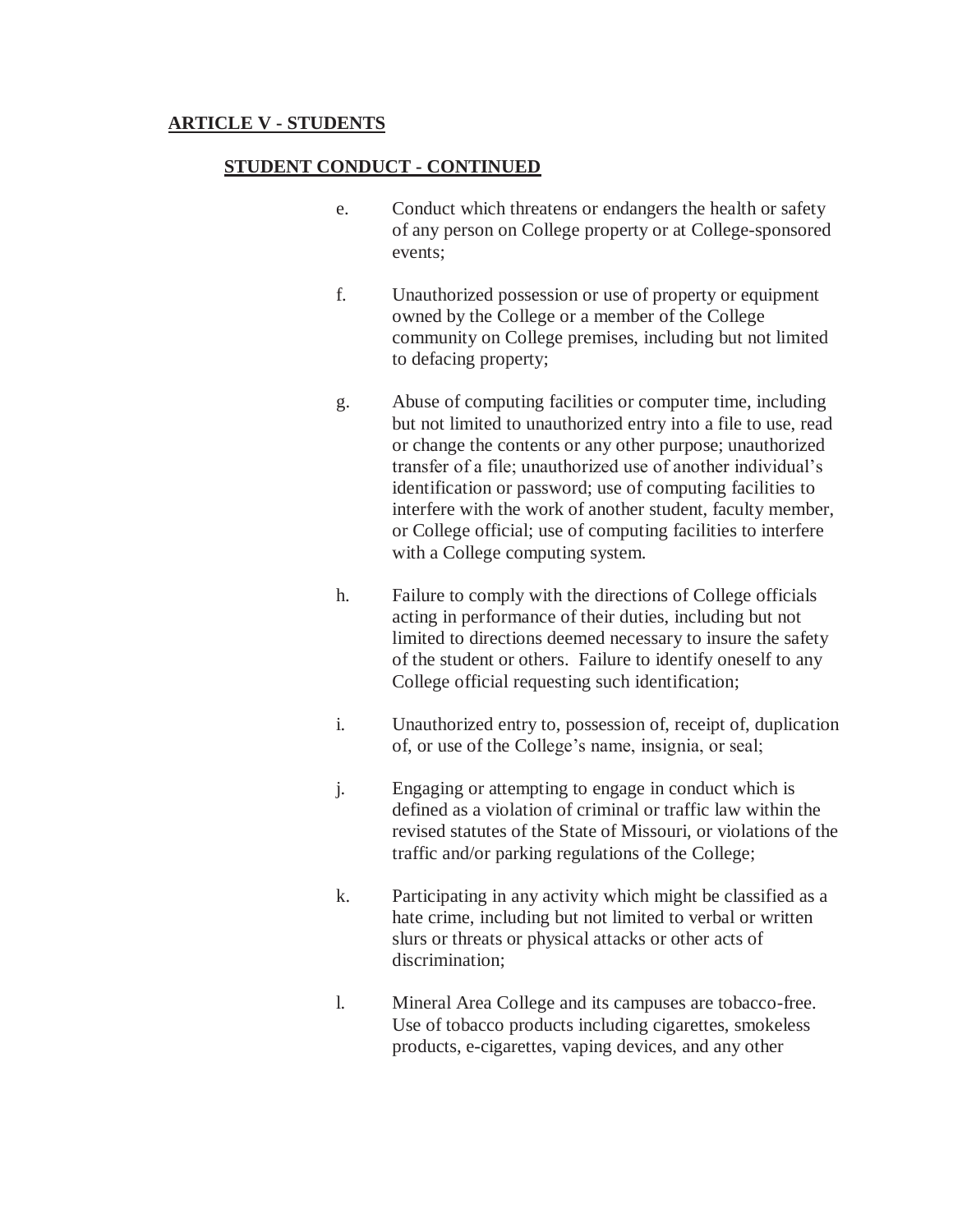### **STUDENT CONDUCT - CONTINUED**

 innovative products allowing for tobacco consumption are prohibited;

- m. Use of, being under the influence of, possession of, distribution of alcohol, or narcotics or other restricted drugs on any of the Colleges campuses, at College-sponsored events, or away from the College and which are not directly related College activities, when it is determined by the College that the student's use of, being under the influence of, possession of, distribution of alcohol, or narcotics or other restricted drugs materially disrupts the educational process, or as otherwise is permitted by law. This prohibition shall also apply to paraphernalia associated with the use, possession, or distribution of alcohol, narcotics, or other restricted drugs;
- n. Participation in, or the commission of any act of hazing, which is defined as an abusive, often humiliating form of initiation into or affiliation with a group, including
	- i. Any willful action taken or situation created which recklessly or intentionally endangers the mental or physical health of another;
	- ii. Any willful act by any person alone or acting with others in striking, beating, bruising, or maiming; or seriously offering, threatening, or attempting to strike, beat, bruise, or maim, or to do or seriously offer, threaten, or attempt to do physical violence to another made for the purpose of committing any of the acts.
- o. Bullying, defined as the systematically and chronically inflicting physical hurt or psychological distress on one or more students or employees. Bullying also includes unwanted purposeful written, verbal, nonverbal, or physical behavior, including but not limited to any threatening, insulting, or dehumanizing gesture that has the potential to create an intimidating, hostile, or offensive educational environment or cause long term damage discomfort or humiliation or unreasonably interfere with the individual's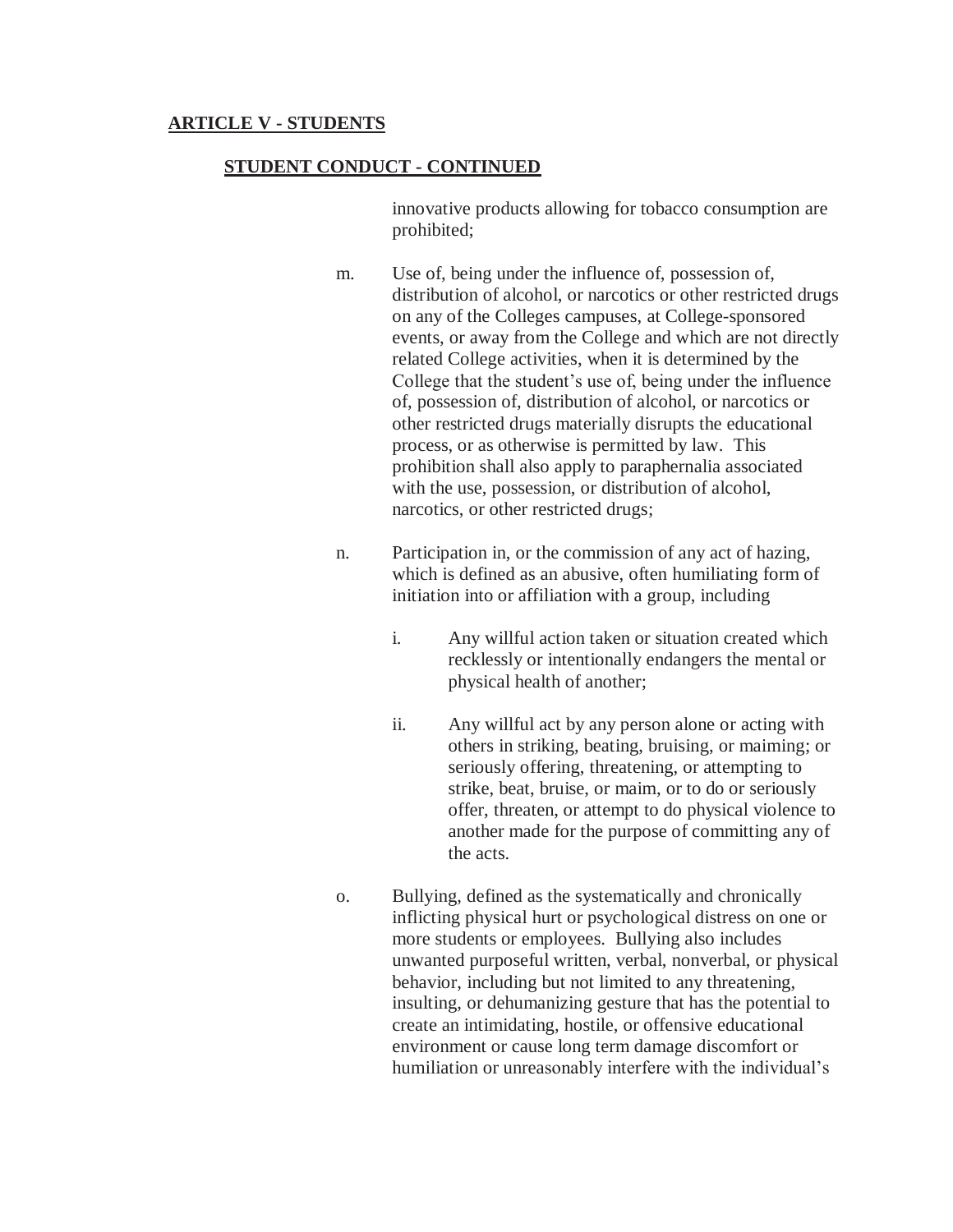## **STUDENT CONDUCT - CONTINUED**

school performance or participation, which is carried out repeatedly and is often characterized by an imbalance of power. Bullying may involve, but is not limited to the following examples:

- i. teasing;
- ii. threats communicated by written, verbal, and/or physical means;
- iii. intimidation:
- iv. cyber-stalking and/or cyber-bullying;
- v. any conduct or behavior which is defined as a violation of criminal law within the revised statutes of the State of Missouri;
- vi. sexual, religious, or racial harassment;
- vii. any conduct, behavior, or communication reasonably intended to cause public humiliation;
- viii. knowingly spreading falsehoods and/or rumors that reasonably intend to cause harm or public humiliation to any student, faculty, staff, or person present at the College, regardless if such harm occurs;
- ix. persistent public use of vulgar and/or offensive language.
- p. The operation on campus of student organizations not properly recognized and registered with Student Activities.
- q. Violation of any College or College Park rules and regulations, campus policies, or procedures as stated in the Board of Trustees Policy Manual, or other College publications such as, but not limited to, the College Park Student Policies and Procedures, College Catalog, student handbook, or the Athletic Code of Conduct.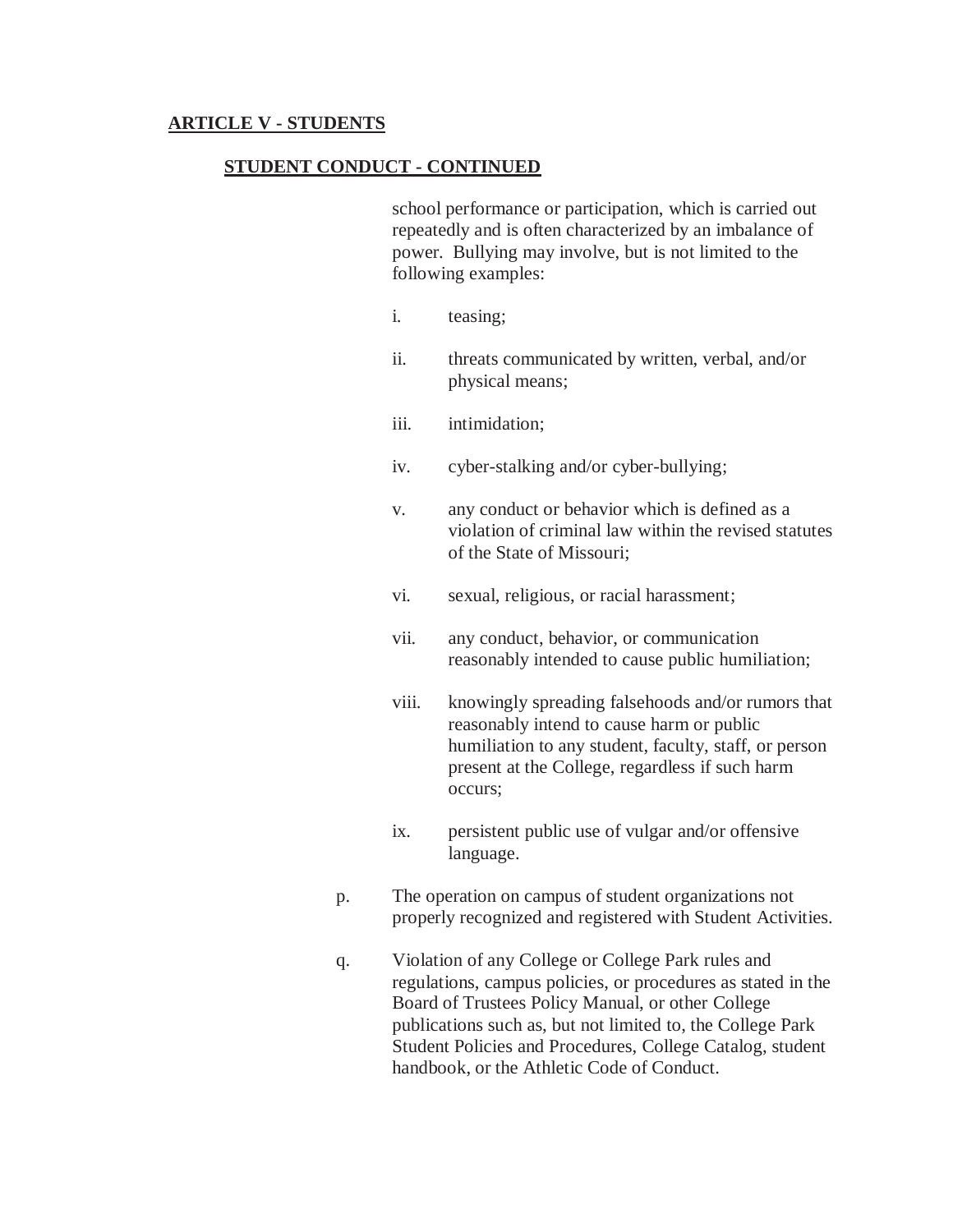# **STUDENT CONDUCT - CONTINUED**

r. Attempting, aiding, and abetting, conspiring, hiring, or being an accessory to any act prohibited within this section shall be considered the same as a completion of that/those violation(s).

### **5.72 STUDENT DUE PROCESS**

- A. Student Due Process for Academic Misconduct
	- 1. When the incident in question is academic in nature, the instructor of the class where the alleged misconduct has occurred will contact the student and issue a writ of Academic Integrity within five working days of the incident.

Should the student contest the charge, the student may appeal within five days to that department's chair who will conduct an inquiry and who will issue a decision. Should the student wish to appeal the department chair's decision, the student may appeal within five days to their respective dean.

- 2. The dean of the respective division will conduct an inquiry into the alleged academic violation(s) and render a written decision based on those findings. In the event that the dean determines no academic misconduct has occurred, a written notice of that conclusion will be issued to the student, and due process is thereby concluded. In the event that the dean of the respective division determines that academic misconduct has occurred, that dean will determine the appropriate disciplinary action(s) that will be imposed. Any disciplinary decision below the level of suspension or expulsion is at the discretion of the dean invoking that discipline and represents the completion of student due process.
- 3. In the event the dean invokes suspension or expulsion as the disciplinary action, the student may elect to appeal that decision within the guidelines of the appeal process as identified within section 5.72 (C) Appeals within Student Due Process.
- B. Student Due Process for Behavioral Misconduct
	- 1. All allegations of student behavioral misconduct will be referred to the Dean of Students for resolution under the guidelines of this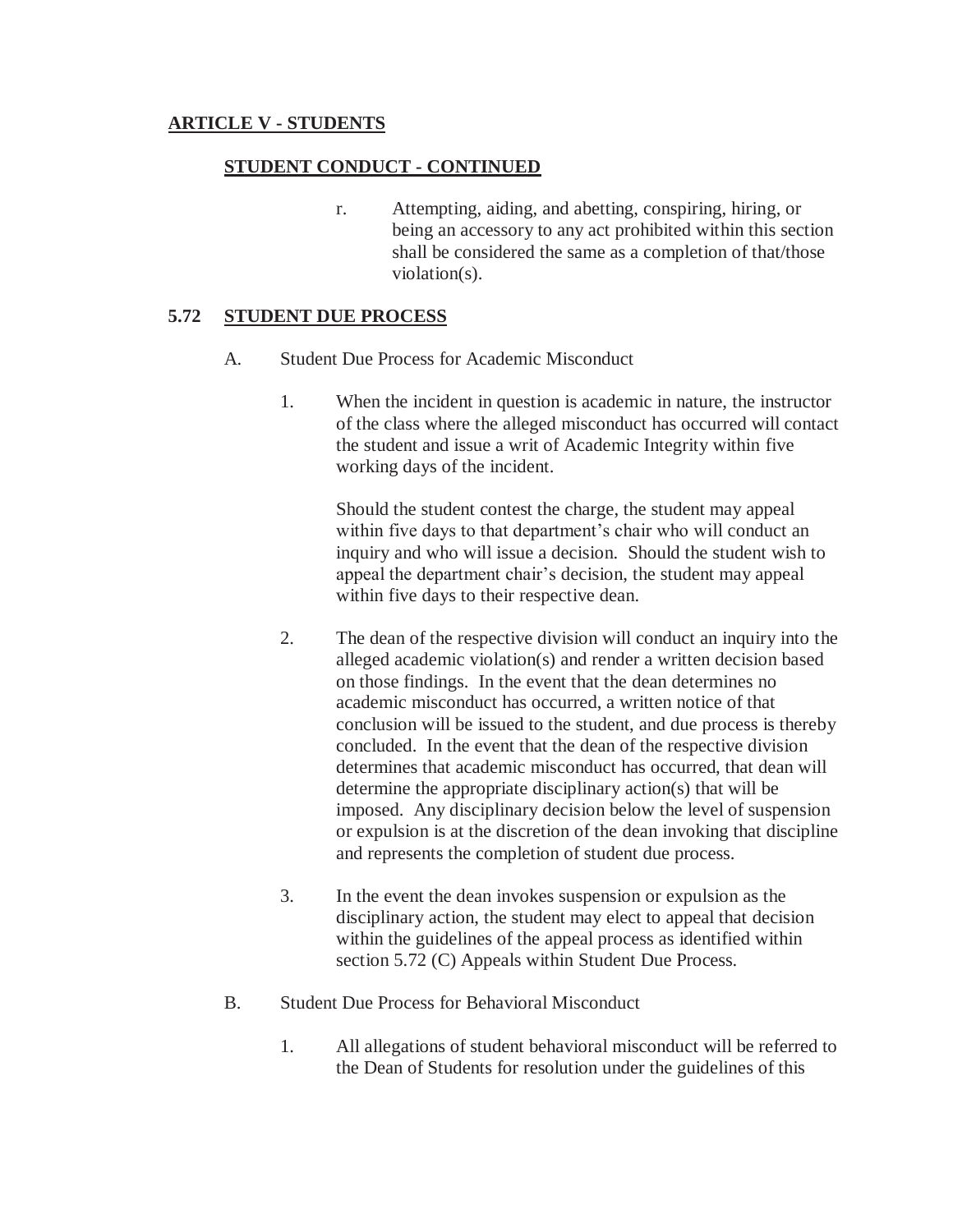#### **STUDENT DUE PROCESS - CONTINUED**

policy. In the event that the allegation of misconduct is so serious that in the discretion of the Dean of Arts and Sciences or Dean of Career and Technical Education it is believed that immediate temporary action is necessary to preserve the mission and/or public safety interests of the College while student due process is pending, then that authority is reserved to the judgment of that respective dean. In that event, final action will be referred to the Dean of Students under the guidelines of this policy.

- 2. When the allegation involves behavioral misconduct, student due process originates with the Dean of Students. In instances where the student misconduct represents a violation of one or more criminal laws, the Dean of Students may elect to provide temporary student due process, withholding finalization of student due process until the adjudication of criminal charges through the criminal justice system. This temporary student due process may involve discipline up to and including temporary suspension of a student from the College.
- 3. Upon notice and/or discovery of an allegation of behavioral misconduct, the Dean of Students will issue to the student(s) a notice of inquiry into an allegation of behavioral misconduct involving that student. The notice will identify the specific behavioral misconduct allegation(s) made against the student, will refer the student to Article V of the College Board Policy Manual for details of student misconduct and the due process procedure, and will provide the student with the opportunity to respond in writing to the allegations. The notice will also indicate that reasonable efforts to conclude the inquiry within fifteen (15) business days will be made, but this time period may be extended as necessary if, in the judgment of the Dean of Students, circumstances within that process warrant further time to reach its conclusion.
- 4. The Dean of Students will conduct an inquiry into the alleged behavioral violation(s) and render a written decision based on those findings. In the event that the Dean of Students determines no behavioral misconduct has occurred, a written notice of that conclusion will be issued to the student, and due process is thereby concluded. In the event that the dean of the respective division determines that behavioral misconduct has occurred, that dean will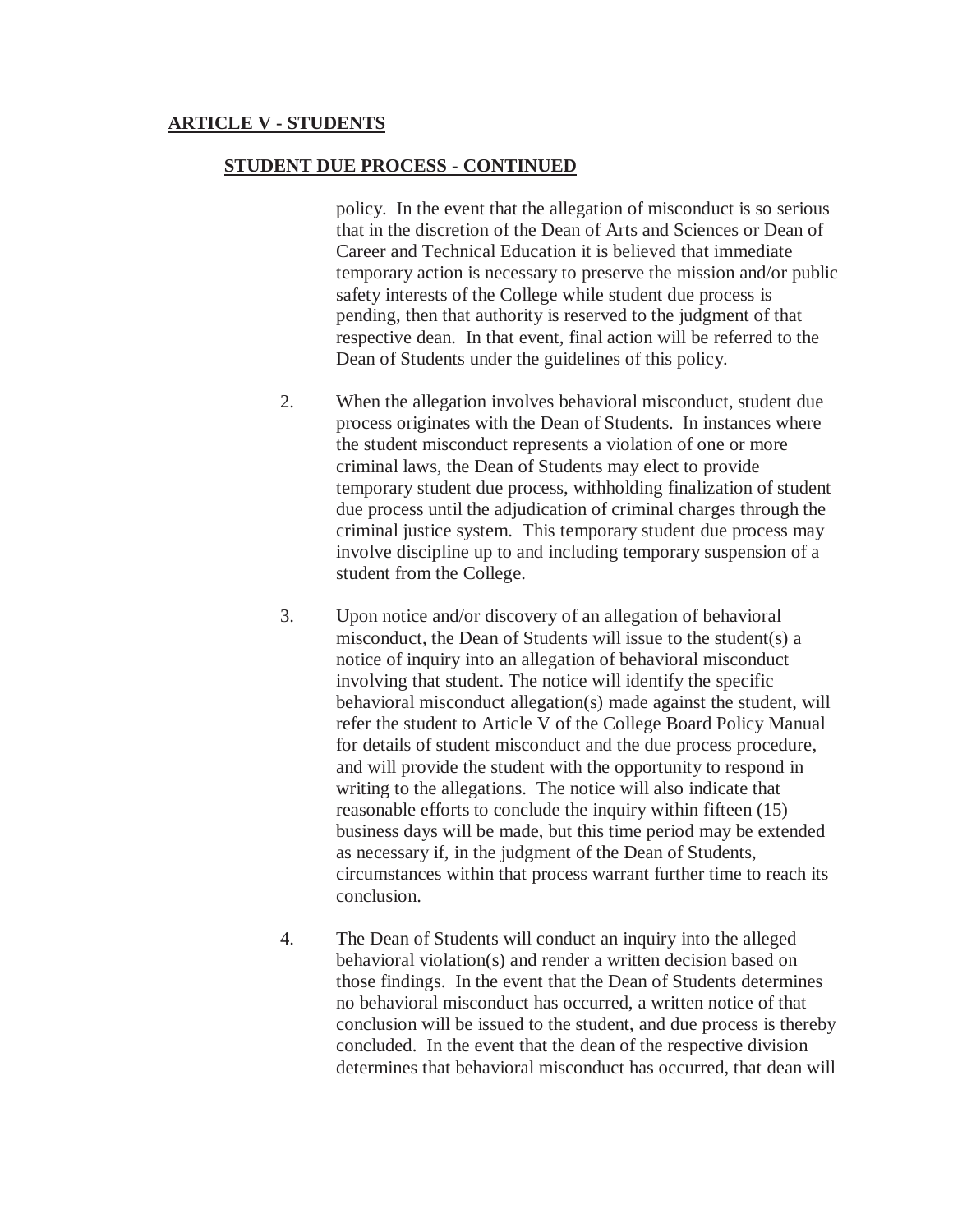### **STUDENT DUE PROCESS - CONTINUED**

determine the appropriate disciplinary action(s) that will be imposed. Any disciplinary decision below the level of suspension or expulsion is at the discretion of the Dean of Students, and represents the completion of student due process.

- C. Appeals within Student Due Process
	- 1. Only disciplinary decisions involving suspension or expulsion are subject to appeal. All other forms of discipline invoked by a dean under Article V of the College Board Policy Manual constitute the completion of student due process.
	- 2. When the decision rendered involves a suspension or expulsion, the student may be eligible to appeal that decision in writing as described within section 5.72(C) of this policy.
	- 3. Grounds for Appeal:
		- a. All grounds for appeal of disciplinary decisions involving suspension or expulsion must meet one or more of the following criteria. Students electing to appeal under one or more of these grounds bear the responsibility for adequately demonstrating that this requirement has been met within the content of the student's written request for appeal. The filing of this appeal is the responsibility of the student who has elected to appeal the disciplinary decision of the dean, and that appeal must be filed with the dean originating the disciplinary decision within five (5) business days of notice of the disciplinary decision.
		- b. The grounds for appeal of disciplinary decisions involving suspension and/or expulsion are limited to one or a combination of the following grounds for appeal:
			- i. A procedural error has occurred, and if not corrected, will impact the outcome of the sanction.
			- ii. New evidence (not previously considered and germane to the issue) has been uncovered, and if introduced is likely to have an impact on the outcome of the proceeding.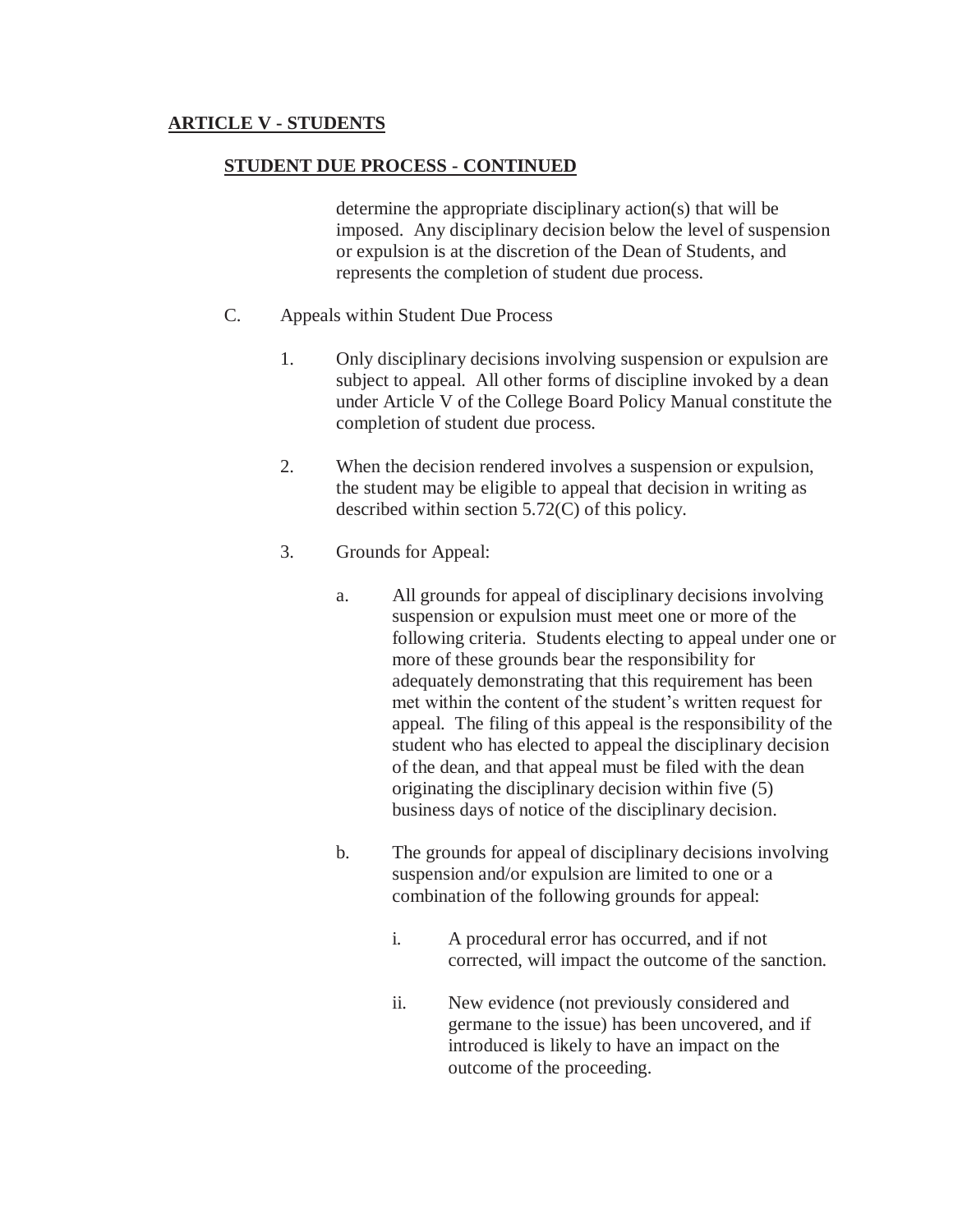#### **STUDENT DUE PROCESS - CONTINUED**

- iii. One or more of the sanctions handed down are outside the parameters of this policy or are unreasonable in light of the alleged conduct.
- 4. Student Responsibilities in Filing an Appeal:

The student is responsible for articulating in writing the grounds under which the appeal is being filed and must provide information of sufficient content, detail, and scope that justify the grounds for appeal used in this process. This appeal must be filed with the dean invoking the original discipline within five (5) business days of the notice of disciplinary action, or the student is deemed to have waived further right of appeal.

- 5. Review of Request for Appeal:
	- a. In the event the request for appeal involves academic misconduct, the decision of the dean, with respect to the request for appeal, represents the completion of student due process.
	- b. In the event the request for appeal involves behavioral misconduct that has resulted in suspension or expulsion, the Dean of Students will refer the request for appeal to the Chair of the Student Welfare and Conduct Committee (SWCC). The Chair of the SWCC is charged with the responsibility for determining if a reasonable belief exists that grounds for the appeal have been met, and that sufficient information is provided to justify granting the request for appeal. Dissatisfaction with the discipline invoked by the Dean of Students shall not be grounds for appeal.
		- i. In the event the review by the Chair of the SWCC does not find adequate grounds for appeal within the written request, the appeal is denied. In that event, student due process is completed.
		- ii. The hearing will be granted at the regular meeting date and time of SWCC as determined by the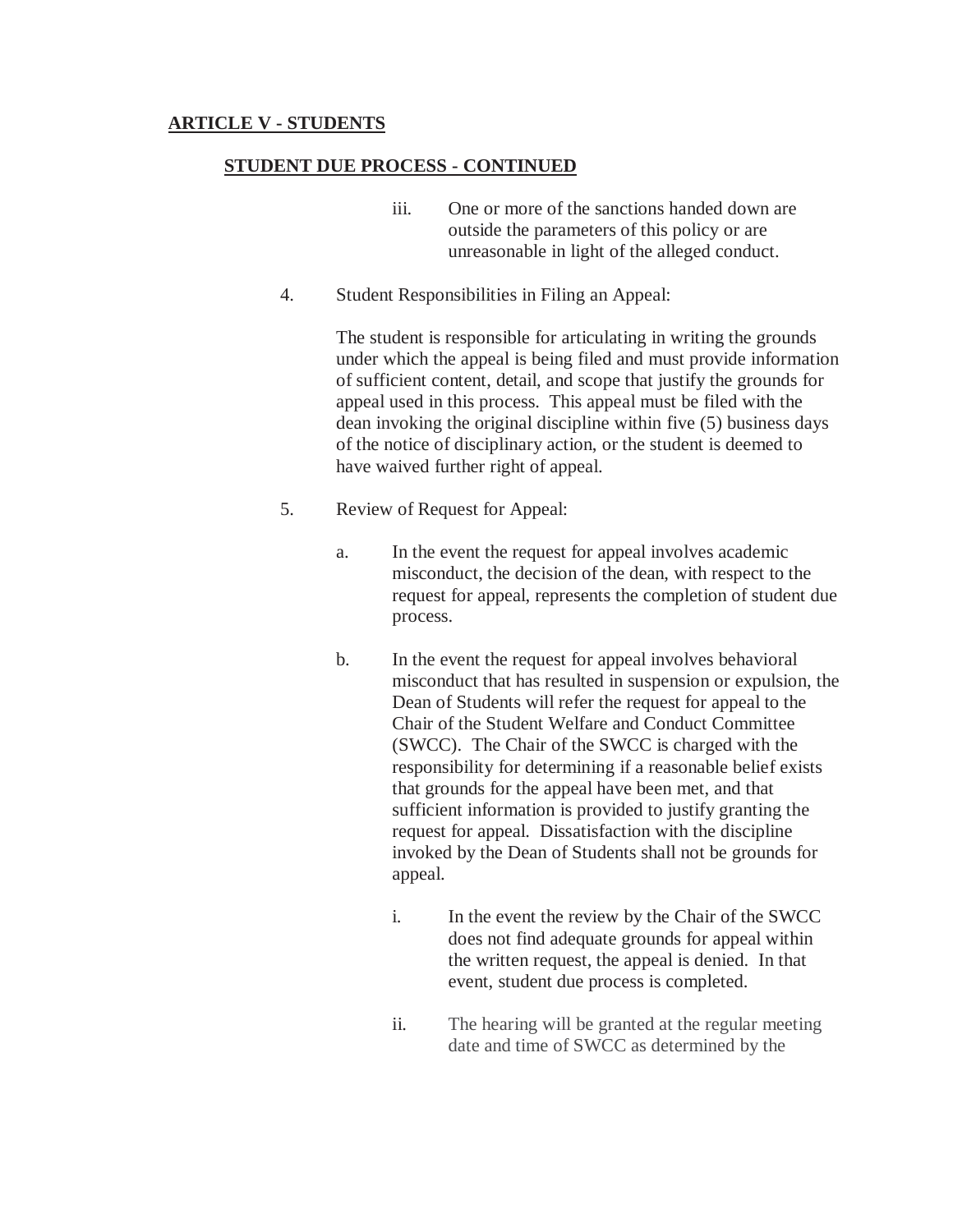## **STUDENT DUE PROCESS - CONTINUED**

 SWCC chair unless an emergency meeting date is requested by the Dean of Students. If an emergency meeting is requested, the SWCC chair will work in earnest to find a new meeting time that allows all necessary parties to attend as soon as possible.

- iii. The goal of the SWCC is to render a student due process decision that will take one of two forms:
	- The SWCC may find cause for the discipline, thereby upholding the decision of the Dean of Students, or
	- The SWCC may not find cause for the discipline, thereby reversing the discipline imposed by the Dean of Students. In that event, this represents the completion of student due process.
- iv. The appeal will be heard by a minimum of five (5) members of the SWCC committee: one faculty member from Arts and Science, one faculty member from Career and Technology, one full-time member from student services, one administrator other than the Dean of Students, and the SWCC Chair.
- D. Student Due Process for Violations of College Park Policy:
	- 1. When the alleged misconduct represents a violation of College Park policies and procedures, the Manager or Assistant Manager of College Park will issue a notice of inquiry within five (5) business days of the misconduct or discovery of the misconduct. This notice of inquiry may take the form of a citation or written letter, at the discretion of the Manager or Assistant Manager of College Park.
	- 2. Definitions of misconduct and/or violations of College Park Policy are found within the College Park Policy manual, available to all residents of College Park through the Manager or Assistant Manager of College Park, and are provided to all residents at the orientation process for new residents.